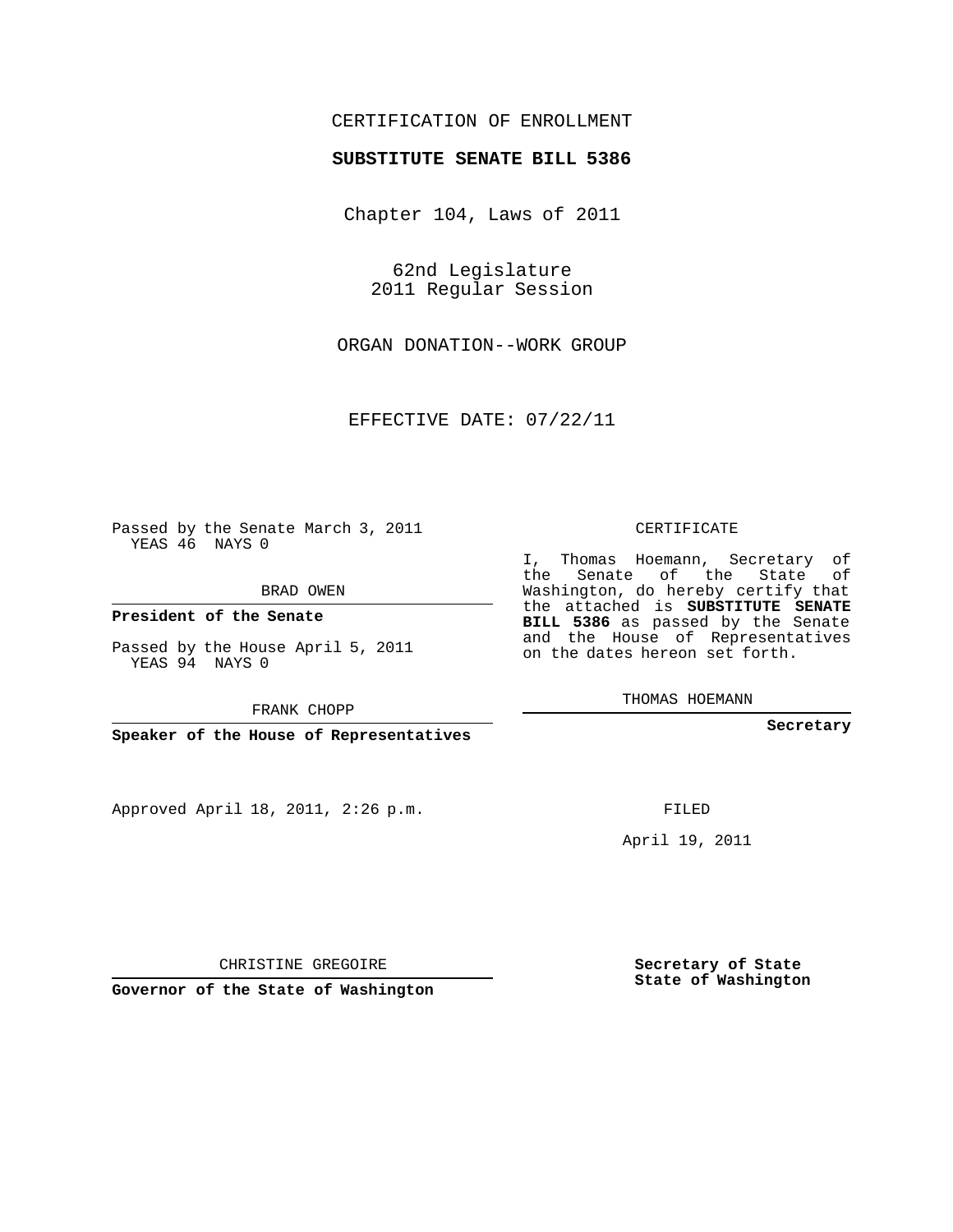## **SUBSTITUTE SENATE BILL 5386** \_\_\_\_\_\_\_\_\_\_\_\_\_\_\_\_\_\_\_\_\_\_\_\_\_\_\_\_\_\_\_\_\_\_\_\_\_\_\_\_\_\_\_\_\_

\_\_\_\_\_\_\_\_\_\_\_\_\_\_\_\_\_\_\_\_\_\_\_\_\_\_\_\_\_\_\_\_\_\_\_\_\_\_\_\_\_\_\_\_\_

Passed Legislature - 2011 Regular Session

**State of Washington 62nd Legislature 2011 Regular Session By** Senate Health & Long-Term Care (originally sponsored by Senator Pridemore)

READ FIRST TIME 02/14/11.

 AN ACT Relating to establishing a work group to increase organ donation in Washington state; and creating a new section.

BE IT ENACTED BY THE LEGISLATURE OF THE STATE OF WASHINGTON:

 NEW SECTION. **Sec. 1.** (1) The legislature finds that organ donation from deceased persons saves lives and reduces suffering for recipients of all ages. The legislature further finds that waiting lists for healthy organs continue to grow, creating an urgent need for increasing organ donation in the state.

 (2) A work group is created to study how other states and countries have developed sustainable programs for increasing organ donation in their communities. The work group shall consider all strategies that have been shown to support and promote organ donation including, but not limited to, donor designation registries, presumed consent, opt-in and opt-out policies, professional education, and public education. All costs associated with this work group will be covered by private donations from interested parties. No state funds may be used to fund the work group.

 (3) The work group must include one representative each from at least two designated organ procurement organizations, a transplant